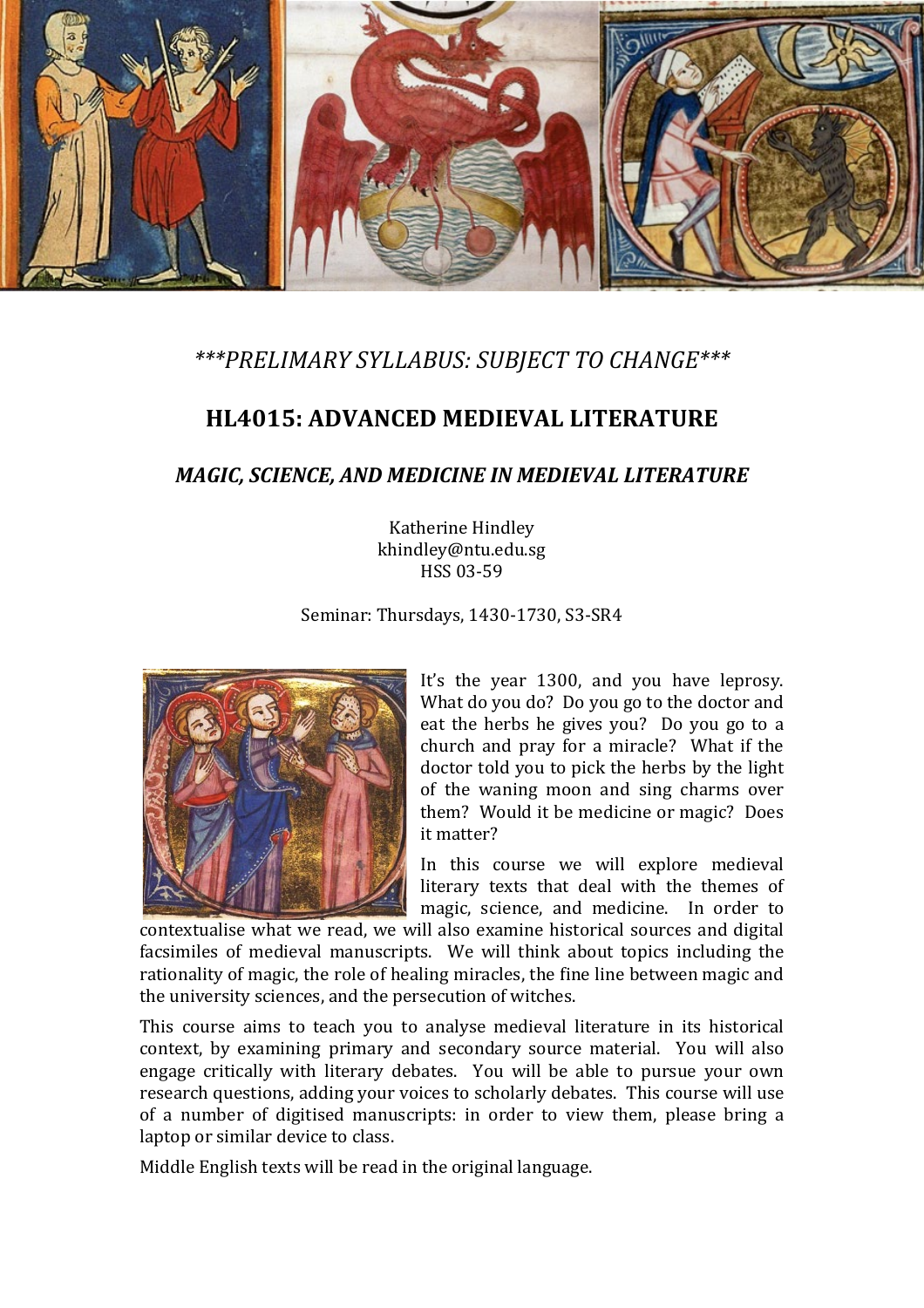### **Course Texts:**

Kieckhefer, Richard. *Magic in the Middle Ages*. Cambridge: Cambridge University Press, 2014.

Other readings will be available on NTULearn or online.

#### **Assessment:**

| Essay                               | 50% |
|-------------------------------------|-----|
| Presentations                       | 30% |
| Active and thoughtful participation | 20% |

#### *\*\*\*SUBMISSION DATES TBD\*\*\**

The essay should be a substantial, polished, and fully referenced research paper, examining both primary and secondary sources and engaging critically with relevant scholarly debates. It should make a clear and well-argued claim that is supported by close reading of the text and of relevant outside sources. All paragraphs should be related to this topic and follow a coherent, persuasive structure. As the major written assignment for this course, your essay will be submitted through Turnitin. You must include proper academic references to all your sources.

You will present in class on the literary texts and historical sources under discussion, situating them within the broader academic field. You will also present your own research in progress as a mock conference.

The participation grade will reflect your commitment to the class as evidenced by attendance, preparation of readings, contribution to discussions, and productive responses to others' ideas. Read the assigned texts thoroughly, keeping in mind the guiding questions and making notes as you go. Note questions and problems that occur to you, and be ready to share these ideas in class.

### **Course Policies:**

- Attendance and Participation: The success of any seminar depends on the active participation of all its members. Barring illness or emergencies, you must attend every seminar. You must arrive on time, having done the required readings and any assigned work, and be ready to participate in the class discussion. Failure to do so will reduce your participation grade Failure to do so will reduce your participation grade significantly. If you need to miss a class you must get in touch with me *before* that week's meeting.
- Late Work and Extensions: if your essay is late, it will be marked down by one third of a letter grade for each day that it is overdue (i.e. a paper that would have received a B will receive a B-). No work will be accepted more than three days late. Extensions will be granted only in exceptional circumstances, including documented illness or genuine emergency.
- Seeking Help Outside Class: you are encouraged to use any form of legitimate aid to help you write papers and research topics that interest you. Obvious sources of legitimate assistance include your tutors, the coaches at the LCC Communication Cube, and the subject librarians at the library.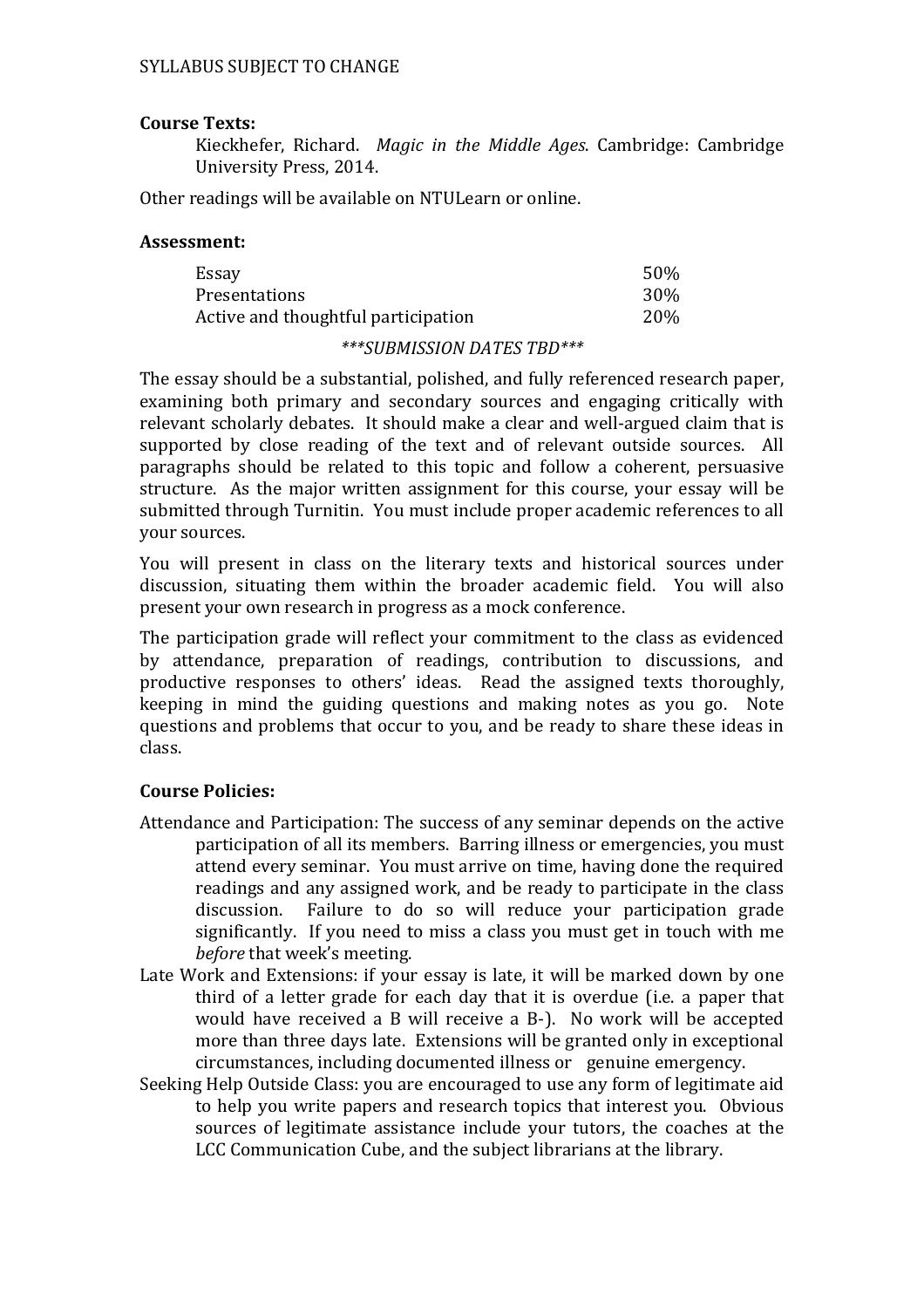#### SYLLABUS SUBJECT TO CHANGE

Plagiarism and Academic Dishonesty: Don't do it! If I find that you have misrepresented someone else's work as your own you will fail the assignment and possibly the course. If you are unsure of how or when to cite a source, please ask me or refer to the university's academic integrity resources online.

#### **Questions?**

Feel free to come to me if you have any questions! Most importantly, if you feel that you're falling behind in the course for any reason, please talk to me. The sooner we discuss any obstacles to your success in this class, the more likely it is that we will be able to fix them.



### **COURSE SCHEDULE**

### **1. Introduction to Magic, Science, and Medicine (18 January)**

Questions: *What are we talking about when we talk about magic, science, and medicine and the relationship between them (or lack thereof)? What sort of questions can we answer when we study medieval depictions of magic and medicine? How does Pliny distinguish magic from science?*

Jacalyn Duffin, 'The Doctor was Surprised, or How to Diagnose a Miracle'. *Bulletin of the History of Medicine* 81, no. 4 (2007): 699-729. Richard Kieckhefer, 'The Romance of Magic in Courtly Culture'. In *Magic in the Middle Ages*, 95-115. Cambridge: Cambridge University Press, 2000.

Pliny the Elder, *Natural History*, Book 30, chs 1-8 and any five other remedies that strike your fancy.

Please read these texts before class.

# **2. Late Antiquity and its Influence (25 January)**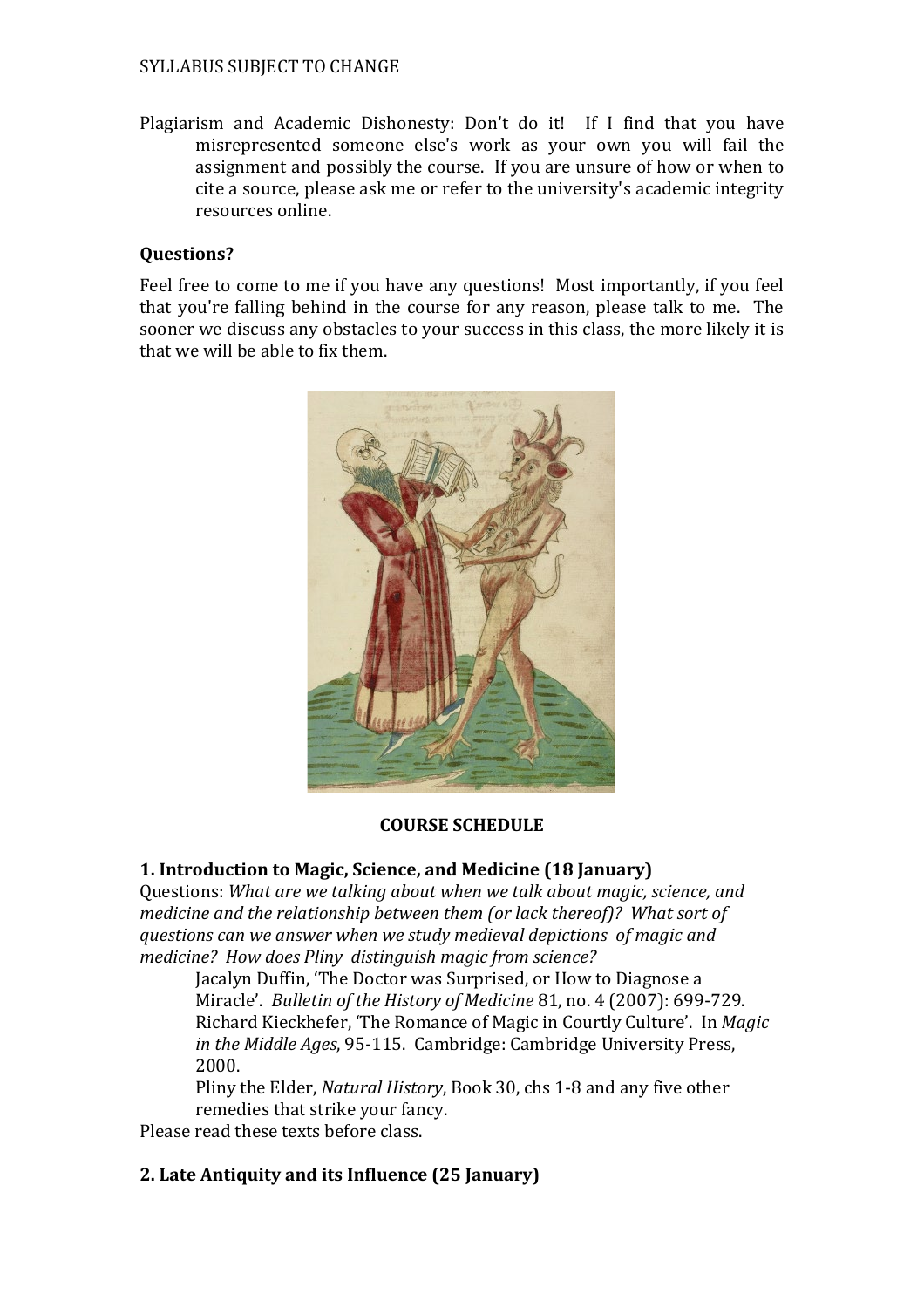Questions: *What traditions of magic and ideas about the natural world were circulating in the period before the Middle Ages? How far do these ideas and sources lay the groundwork for medieval developments?* 

Richard Kieckhefer. 'The Classical Inheritance' and 'The Common Tradition of Medieval Magic'. In *Magic in the Middle Ages*, 19-42 and 56- 94. Cambridge: Cambridge University Press, 2000. I Samuel 28 (The Witch of Endor). Use Douay-Rheims version. Extracts from the Middle English Metrical Paraphrase of the Old Testament

The Tale of Ulysses and Telegonus from Gower's *Confessio Amantis*

# **3. Medicine, Miracle, and Magic (1 February)**

Questions: *How and to what degree are medicine, miracle, and magic distinguished? Were they hostile to one another? How do we know? Is this relationship consistent in this week's article and primary sources?* 

Valerie Flint. 'The Early Medieval 'Medicus,' the Saint - and the Enchanter'. *Social History of Medicine* 2, no. 2 (1989): 127-45. Ælfric of Eynsham, 'The Passion of St Bartholomew the Apostle' Extracts from *The Siege of Jerusalem*. Selection of miracle accounts. Thomas Fayreford (fl. 1400-1450), amulet for epilepsy.

# **4. Magic in Medieval Romance (8 February)**

Questions: *How did medieval authors represent magic and the users of magic? What different kinds of magic appear?* 

*Amoryus and Cleopes Sir Orfeo*

# **5. Medicine in Medieval Romance (15 February)**

Questions: *Does medieval romance represent medicine realistically? What do authors gain by including scenes of medical treatment?*

# *Eger and Grime*

Nancy G. Siraisi, 'Physiological and Anatomical Knowledge'. In *Medieval and Early Renaissance Medicine: An Introduction to Knowledge and Practice*, 78-114. Chicago; London: The University of Chicago Press, 1990.

# **6. Speech and the Power of Words (22 February)**

Questions: *How were words used in medieval magic (i.e. as units of meaning, symbols, etc.)? How did they exert magical power?* 

Extracts from Al-Kindi, 'On the Rays of the Stars' Selection of spoken charms from medieval England. Claire Fanger, 'Things done wisely by a wise enchanter: Negotiating the Power of Words in the Thirteenth Century'. *Esoterica* 1 (1999): 97-131. Jonathan Roper, 'Towards a Poetics, Rhetorics and Proxemics of Verbal Charms'. *Electronic Journal of Folklore* (2003).

# **7. Text and the Power of Words (1 March)**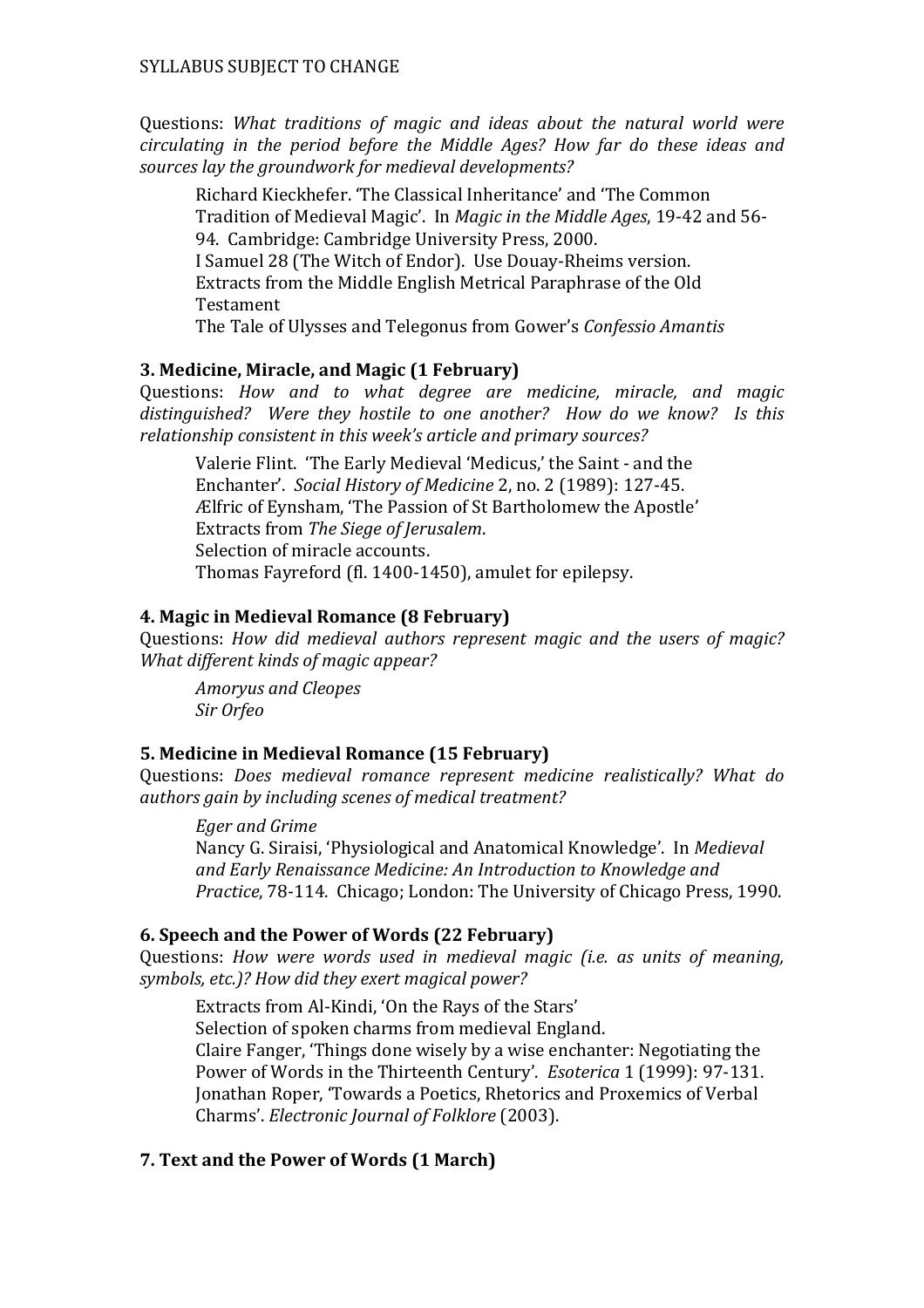Questions: *Did books themselves have any power, independent of or in addition to the words on their pages? What kinds of words had power?*

Extracts from Chaucer, *Troilus and Criseyde* Extracts from *The Book of Margery Kempe*

John 1.1-14. Use [Douay-Rheims version.](http://www.drbo.org/)

Thomas Aquinas, *Summa Theologica* q.96, art. 4

Klaassen, Frank. "The Ars Notoria and the Sworn Book of Honorius." In *The Transformations of Magic: Illicit Learned Magic in the Later Middle Ages and Renaissance*, 89–114. Penn State University Press, 2012.

Selection of textual charms from medieval England

Look at digital images of New Haven, Beinecke Library, Takamiya MS 56, a manuscript 'birth girdle', and of New Haven, Beinecke Library, Mellon MS 1, a copy of the *Ars Notoria*.

# **RECESS WEEK**

# **8. Alchemy (15 March)**

Questions: *What did the medieval practice of alchemy involve, and what was its relationship to magic and science? How* 

Chaucer, 'The Canon's Yeoman's Prologue and Tale' Lawrence M. Principe. 'Maturity: Medieval Latin *Alchemia*'. In *The Secrets of Alchemy*, 51-82. Chicago; London: The University of Chicago Press, 2013.

Mark J. Bruhn, 'Art, Anxiety, and Alchemy in the 'Canon's Yeoman's Tale''. *Chaucer Review* 33:3 (1999) 288-315. Extracts from Thomas Norton, *Ordinal of Alchemy*.

# **9. Technology and Magic (22 March)**

Questions: *In what instances and in what ways was technology considered magical? What do the examples considered in this session tell us about medieval explanations of "magical" phenomena?* 

Chaucer, 'The Squire's Tale'

Láng, Benedek. "Natural Magic." In *Unlocked Books: Manuscripts of Learned Magic in the Medieval Libraries of Central Europe*, 51-78. University Park: The Pennsylvania State University Press, 2008.

Look up images of the *Bellifortis* in the [New York Public Library's Digital](http://digitalgallery.nypl.org/)  [Gallery.](http://digitalgallery.nypl.org/)

William Eamon. 'Technology as Magic in the Late Middle Ages and the Renaissance'. *Janus* 70 (1983): 171-212.

We will also think again about *Amoryes and Cleopes*.

# **10. Practitioners (29 March)**

Questions: *Who practiced magic and medicine, and where did they learn their arts? How do medicine and literature intersect? Why write medical recipes in verse?*

Klaassen, Frank. "English Manuscripts of Magic, 1300-1500." In *Conjuring Spirits: Texts and Traditions of Medieval Ritual Magic*, edited by Claire Fanger, 3–31. Stroud, Gloucestershire: Sutton Publishing, 1998.